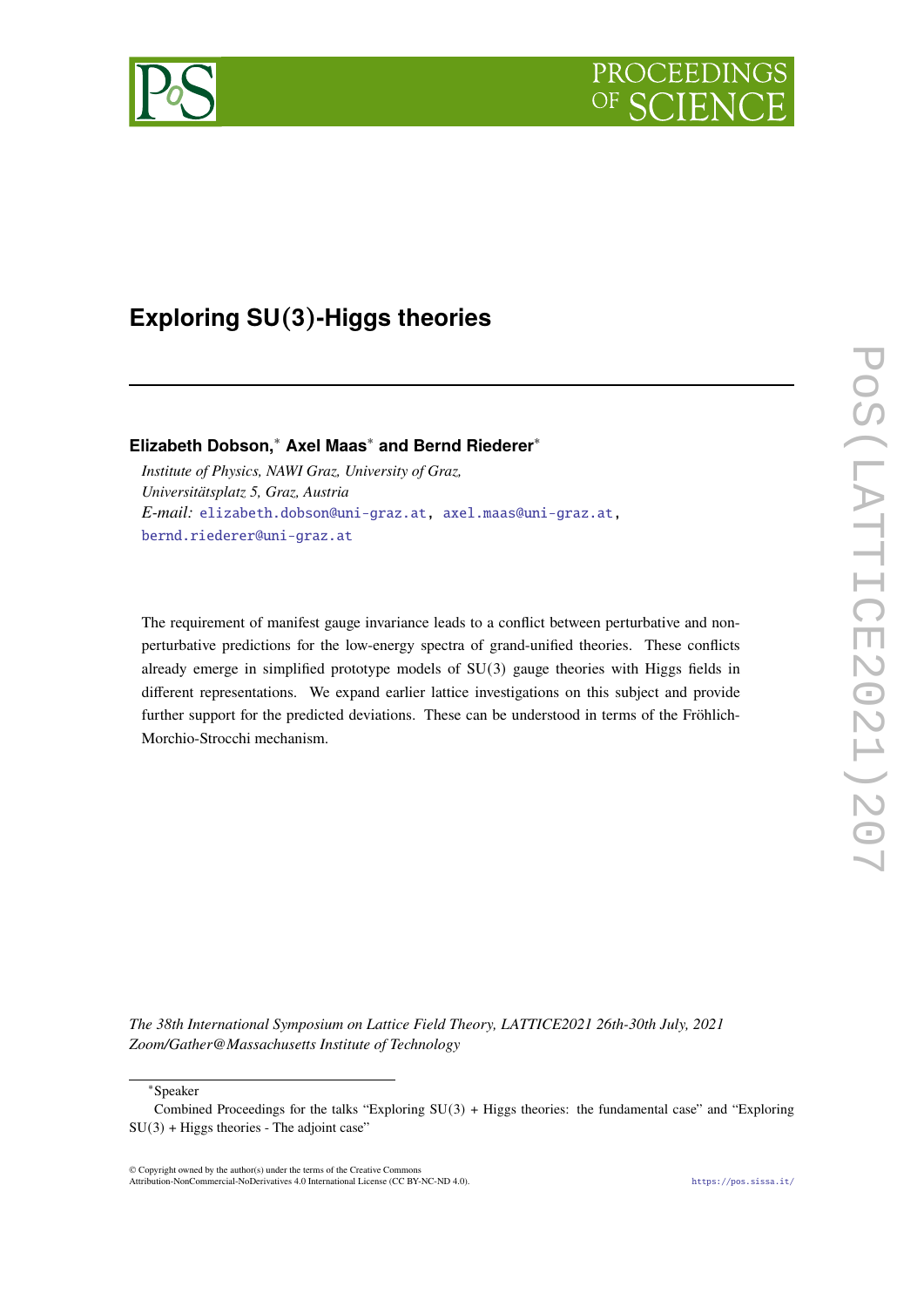# **1. Introduction**

Grand-unified theories (GUTs) [\[1\]](#page-12-0) are an attractive explanation for the, in the Standard Model unrelated, electric charges of the fermions. Furthermore, they appear to elegantly continue the unification of forces, which started with electromagnetism. However, the usual approach to them relies, as in the Standard Model, on a spontaneous breaking of the gauge symmetry. Such a breaking is forbidden by Elitzur's theorem [\[2\]](#page-13-0). In the Standard Model, the Fröhlich-Morchio-Strocchi (FMS) mechanism [\[3\]](#page-13-1) alleviates this discrepancy, and explains why, even when ignoring Elitzur's theorem, quantitatively little changes.

Unfortunately, it turns out that for generic GUTs this does not happen [\[4,](#page-13-2) [5\]](#page-13-3): general aspects like the spectrum differ qualitatively from the one expected from a literal breaking of the gauge symmetry. This has been supported by exploratory lattice simulations [\[6,](#page-13-4) [7\]](#page-13-5); for a review see [\[8\]](#page-13-6). This does not imply that the idea of GUTs does not work in principle. But it substantially alters the class of theories suitable to serve as GUTs, and especially excludes most popular candidates [\[4,](#page-13-2) [5\]](#page-13-3). To be able to build more suitable candidates requires thus a firm understanding of suitable analytic tools. In fact, the FMS mechanism has again proven so far to be capable of such a description [\[8\]](#page-13-6), and it essentially takes the form of an augmentation of perturbation theory, thus applicable with comparable ease [\[9\]](#page-13-7).

Still, there remain a couple of issues for which the FMS mechanism needs to be better understood, which have no analogue in the Standard Model. These relate to states, which have global quantum numbers under weakly-coupled interactions, which do not appear in the elementary spectrum [\[4,](#page-13-2) [6\]](#page-13-4), or in cases with multiple conventional breaking patterns [\[4\]](#page-13-2).

To ensure a reliable understanding requires a confirmation with first-principle, non-perturbative methods, such as lattice simulations. After all, the FMS mechanism is perturbative in nature [\[8\]](#page-13-6), even if it transcends ordinary perturbation theory.

We present here preliminary results for this endeavour. To this end, we study the simplest theories which exhibit the features in questions, both to avoid interference of more complex structure and to keep the necessary amount of computing manageable. These are  $SU(3)$  Yang-Mills theories coupled to a single scalar field in either the fundamental or the adjoint representation. Our results corroborate previous exploratory findings, and determine the next steps.

# **2. Gauge-scalar theories**

### **2.1 Continuum formulation**

A general  $SU(N)$  gauge-scalar theory can be described by the Lagrangian

<span id="page-1-0"></span>
$$
\mathcal{L} = -\frac{1}{4}W_{\mu\nu}W^{\mu\nu} + \left(D_{\mu}\phi^{R}\right)^{\dagger} \left(D^{\mu}\phi^{R}\right) - V\left(\phi^{R^{\dagger}}\phi^{R}\right), \quad \text{with} \quad W^{\mu\nu} = \partial^{\mu}W^{\nu} - \partial^{\nu}W^{\mu} + ig[W^{\mu}, W^{\nu}]\,,\tag{1}
$$

where  $W^{\mu\nu}$  is the gauge-field strength tensor and  $V(\phi^{\dagger}\phi)$  is a gauge invariant potential that allows for a Brout–Englert–Higgs (BEH) effect. The label  $R$  here refers to the representation of the scalar field – i.e., fundamental or adjoint with respect to  $SU(N)$  – and  $D_{\mu}$  is a covariant derivative which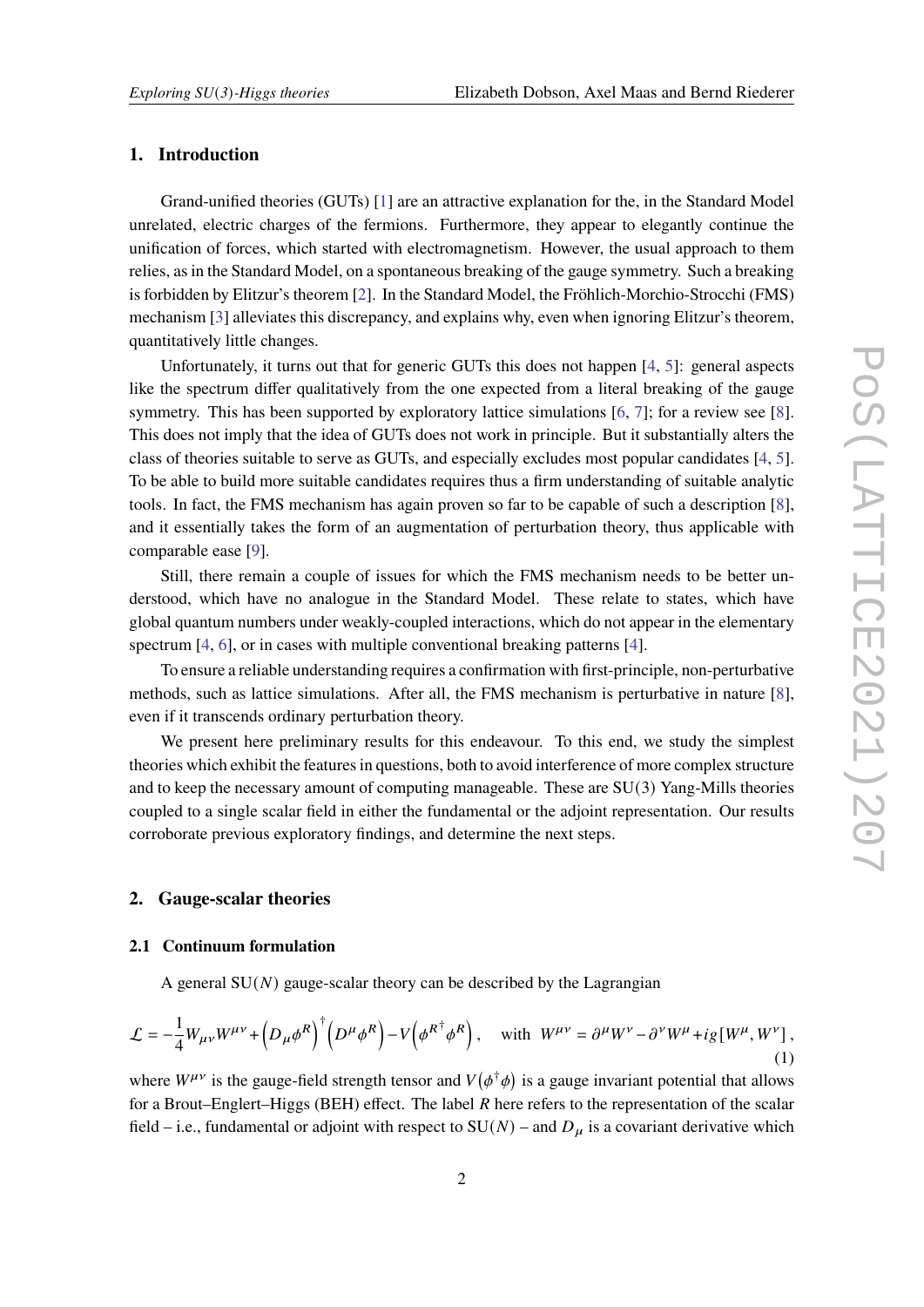acts on the scalar field as

$$
D_{\mu}\phi^{R} = \left(\partial_{\mu} - igW_{\mu}^{a}T_{a}^{R}\right)\phi^{R} \text{ with generators } (T_{a})_{ij}^{R} = \begin{cases} (t_{a})_{ij} & R = \text{ 'fundamental'}\\ -if^{aij} & R = \text{ 'adjoint' } \end{cases}
$$
 (2)

In the fundamental case, we use a vector representation of the scalar with  $\phi^{\text{Fun.}} \equiv \varphi$  and denote its (complex) components as  $\varphi_a$ . Under a gauge transformation,

with 
$$
G(x) \in SU(N)
$$
,  $\varphi(x) \to \varphi'(x) = G(x)\varphi(x)$  (3)

$$
(D_{\mu}\varphi)(x) = (\partial_{\mu}\varphi)(x) - igW_{\mu}(x)\varphi(x) \rightarrow (D_{\mu}\varphi)'(x) = G(x)(D_{\mu}\varphi)(x).
$$
 (4)

In the adjoint case we use a matrix representation of the algebra-valued scalar field instead,  $\Sigma(x)$  =  $\Sigma^a(x)T_a$  to make the difference clear. Under a change of gauge, the field transforms as

$$
\Sigma(x) \to \Sigma'(x) = G(x)\Sigma(x)G^{\dagger}(x) \tag{5}
$$

$$
(D_{\mu}\Sigma)(x) = (\partial_{\mu}\Sigma)(x) + ig[W_{\mu}(x), \Sigma(x)] \rightarrow (D_{\mu}\Sigma)'(x) = G(x)(D_{\mu}\Sigma)(x)G^{\dagger}(x).
$$
 (6)

We note that in the fundamental case there is an additional global  $U(1)$  symmetry acting only on the scalar field, while in the adjoint case this is merely a  $\mathbb{Z}_2$  symmetry. We will assume that the potential leaves these symmetries intact, and that it allows for a BEH effect at tree-level.[1](#page-2-0) In the following we will concentrate on  $SU(3)$  as the gauge group. Note that the global symmetry is the same for all SU( $N$ ) gauge groups with  $N \geq 3$ .

#### **2.2 Gauge symmetry and physics**

The usual approach to such theories [\[4,](#page-13-2) [10\]](#page-13-8) is to implement the BEH-effect after gauge-fixing and split the Higgs field as  $\phi(x) = v\phi_0 + \eta(x)$ , where v is the vacuum expectation value,  $\phi_0$  is a unit vector fixed by the gauge choice, and  $\eta$  is the fluctuation field. In the present case this corresponds in the fundamental case to a breaking of  $SU(3) \rightarrow SU(2)$  while in the adjoint case two patterns,  $SU(2) \times U(1)$  and  $U(1) \times U(1)$ , are possible. Depending on the realised breaking pattern this gives mass to 5/4/6 of the gauge bosons respectively, and leaves one massive and 0/3/1 massless scalar fields. The fields are multiplets or singlets with respect to the corresponding unbroken groups. Note that in the usual gauge choices an unbroken diagonal subgroup of the gauge symmetry and the global symmetry remains, under which some of the states are charged.

As noted, Elitzur's theorem forbids this, so the gauge symmetry needs to stay intact. Thus, only gauge-invariant states can be physical, which are necessarily composite. Such states can only be classified according to (unbroken) global groups. Since these are abelian (i.e.  $U(1)$  and  $\mathbb{Z}_2$ ), their representations are one-dimensional, and thus no degeneracy patterns appear, except accidental ones.

As the same reasoning also applies to the Standard Model, this appears to be in contradiction with the wealth of experimental data. It is here, where the FMS mechanism comes into play. This approach takes the stance of Elitzur's theorem as a starting point, then uses only explicitly gauge-invariant quantities.

<span id="page-2-0"></span><sup>&</sup>lt;sup>1</sup>Note that in the adjoint case the most general potential would contain also a tr  $[\Sigma^3]$  term which we explicitly exclude by this requirement.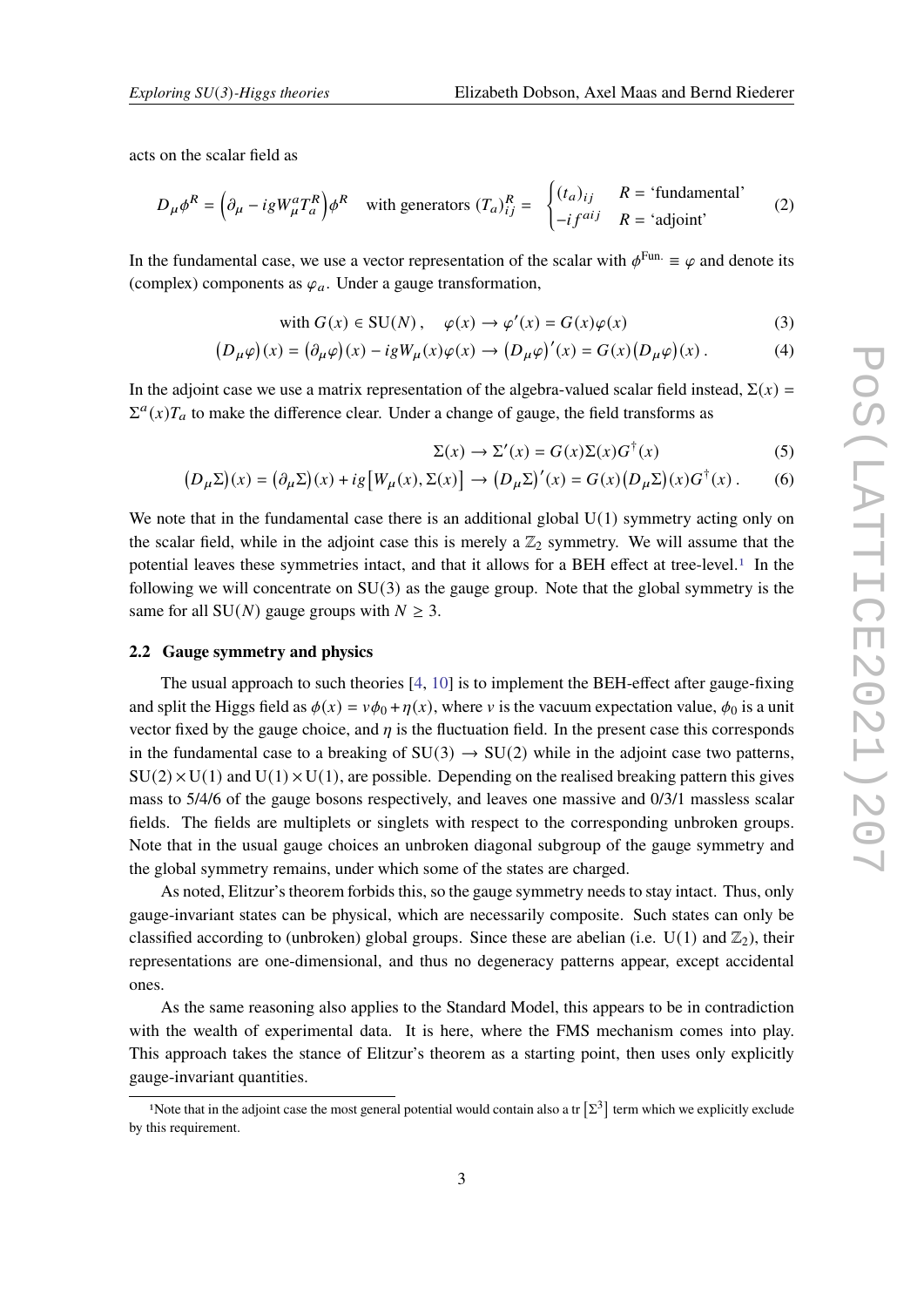Consider, e. g., the uncharged scalar channel. A suitable gauge-invariant operator is necessarily a composite operator, e. g.,  $\varphi^{\dagger} \varphi$  or tr  $[\Sigma^3]$ . Since the BEH effect can be considered to be due to gauge-fixing alone, it is viable to work in a Landau–'t Hooft gauge. The operators can then be written as, e. g.,

$$
\phi^{\dagger} \phi = v^2 + v \left( \phi_0^{\dagger} \eta + \eta^{\dagger} \phi_0 \right) + \eta^{\dagger} \eta \equiv v^2 + v h + \eta^{\dagger} \eta \,, \tag{7}
$$

where  $h = 2 \text{Re} \left( \phi_0^{\dagger} \right)$  $\phi^{\dagger}_{0} \eta$  is the 'elementary Higgs' field. Ignoring the constant term, this implies that to leading order in  $\eta/\nu$  the composite operator behaves like the single-particle operator. When constructing gauge-invariant matrix elements, the combination of this additional expansion with the usual perturbative one constitutes the FMS mechanism. It is therefore an analytic and systematic approach within the validity of the expansions.

In particular it follows for the propagator that

$$
\left\langle \left( \phi^{\dagger} \phi \right)^{\dagger} (x) \left( \phi^{\dagger} \phi \right) (y) \right\rangle_{c} \approx v^{2} \left\langle h(x)^{\dagger} h(y) \right\rangle_{c} \tag{8}
$$

to leading order, and thus the poles coincide. In the Standard Model, there is a one-to-one mapping between the poles of the composite particles and an elementary one in every channel, and the same is true for all matrix elements to leading order in  $\eta/\nu$ . This explains why, in the Standard Model, the usual picture of the BEH effect coincides with the formally correct approach of the FMS expansion. This is also confirmed in lattice simulations: see [\[7,](#page-13-5) [8\]](#page-13-6) for an overview.

The reason for this is that the remaining global symmetry in the Standard Model and the weak gauge group (i.e. SU(2)) coincide. Thus, for every gauge-dependent multiplet there exists a gauge-invariant multiplet, on which the masses and degeneracy pattern can be mapped. In general GUTs, including our simplified models, this is not the case. As a consequence, there is generically no one-to-one correspondence, and thus the spectrum differs qualitatively [\[4,](#page-13-2) [5\]](#page-13-3). Moreover, if multiple breaking patterns are possible just by a choice of gauge, it is not even clear what should be mapped to the physical spectrum at all [\[4\]](#page-13-2). We explore both possibilities in the following using lattice simulations to avoid performing an expansion, and will afterwards analyse to which extent the results can be interpreted, or even determined, using the FMS mechanism.

#### **2.3 Lattice formulation**

To this end, we employ lattice simulations. We perform simulations of the theory on a fourdimensional euclidean lattice of volume  $V = L<sup>4</sup>$ . The discretization of the theory stated in eqs. [\(1\)](#page-1-0) and [\(14\)](#page-7-0) is given by the following action

$$
S = \sum_{x} \beta \left[ 1 - \frac{1}{3} \sum_{\mu < \nu} \text{Re} \left[ \text{tr} \left[ U_{\mu\nu}(x) \right] \right] \right] + S_{\phi}^{i} \tag{9}
$$

$$
S_{\phi}^{F} = \gamma [\varphi^{\dagger} \varphi - 1]^{2} + \varphi^{\dagger} \varphi - 2\kappa \sum_{\mu=1}^{4} \varphi^{\dagger}(x) U_{\mu}(x) \varphi(x + \hat{\mu})
$$
\n(10)

$$
S_{\phi}^{A} = \gamma \left[ 2 \operatorname{tr} \left[ \Sigma(x)^{2} \right] - 1 \right]^{2} + 2 \operatorname{tr} \left[ \Sigma(x)^{2} \right] - 2 \kappa \sum_{\mu=1}^{4} \operatorname{tr} \left[ \Sigma(x) U_{\mu}(x) \Sigma(x + \hat{\mu}) U_{\mu}(x)^{\dagger} \right] \tag{11}
$$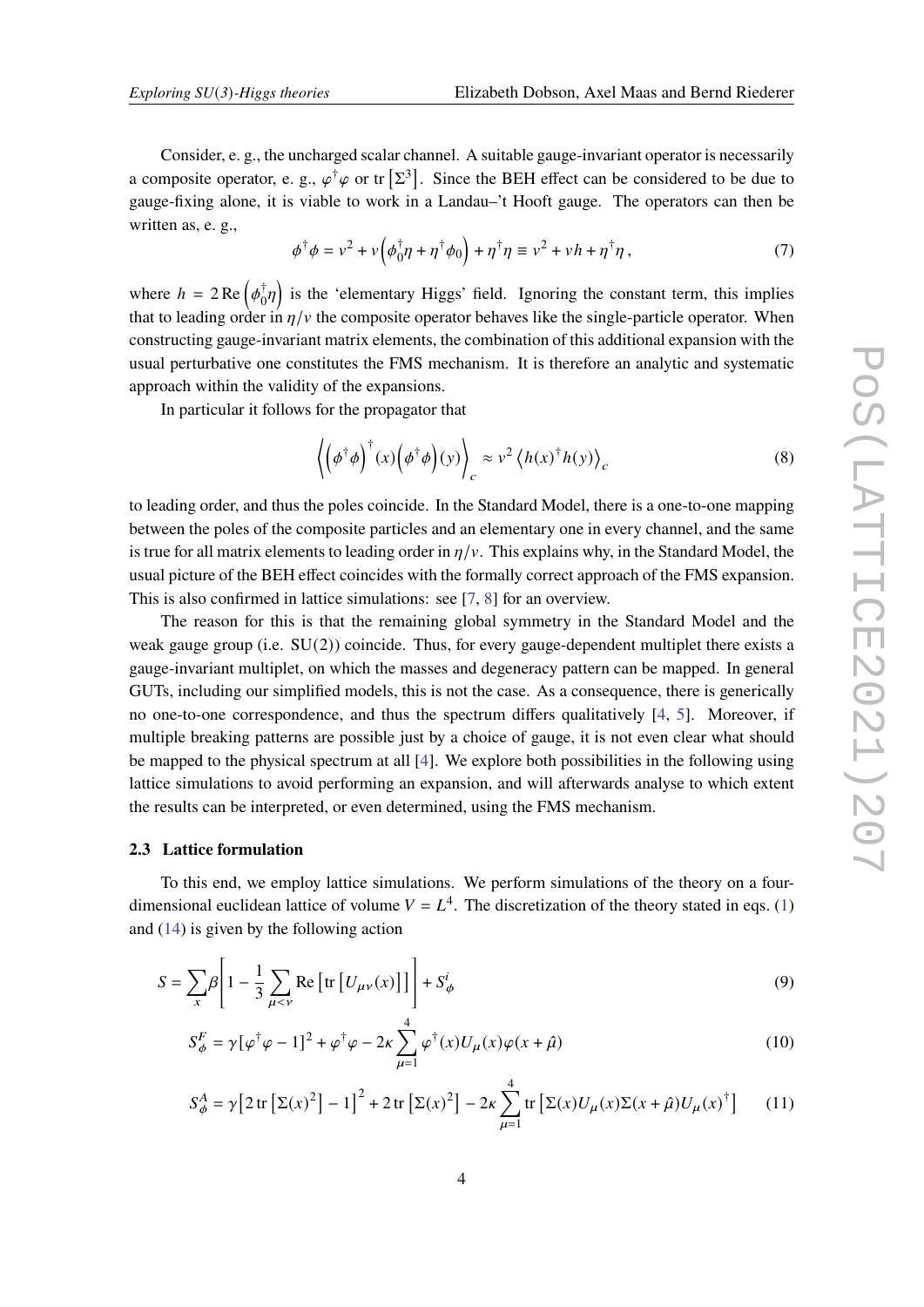with  $\beta$  the gauge coupling,  $\kappa$  the hoping parameter,  $\gamma$  the quartic coupling and the standard conventions for the plaquette  $U_{\mu\nu}(x)$ . The lattice parameters are related to the continuum parameters by  $\beta = 6/g^2$ ,  $a^2\mu^2 = (2 - 4\gamma)/\kappa - 8$  and  $\lambda = 8\gamma/\kappa$ .

The simulations used a heatbath algorithm for the link updates [\[11\]](#page-13-9). In the fundamental case an exact heatbath algorithm can be achieved by a suitable modification of the staples to incorporate the interaction term. For the adjoint case an additional Metropolis step has been used to account for the interaction. The scalar updates were performed as a generalized pseudo-heatbath method like the one proposed in [\[12\]](#page-13-10). Here we solve the resulting cubic equation in this update [\[12,](#page-13-10) eq.  $(C.43)$ ] exactly, to obtain a higher acceptance rate in areas where  $\kappa$  becomes large. A configuration is obtained after one full sweep, which consists of five pure link sweeps followed by one scalar sweep. For the adjoint case additional overrelaxation sweeps for both the links and the scalar fields have been performed. To ensure decorrelation, sufficient configurations have been dropped for thermalization andin between measurements have been dropped, yielding an autocorrelation time of 1 for local quantities like the plaquette. The results were obtained from a combination of many individual runs.

# **3. The fundamental case**



#### <span id="page-4-0"></span>**3.1 Predicted spectra**

**Figure 1:** The expected spectrum at tree level obtained through standard perturbation theory (left) differs qualitatively from that of the explicitly gauge invariant FMS approach (right).

Figure [1](#page-4-0) shows the perturbative spectra. The mass of the remaining Higgs particle can be selected arbitrarily, and there are also three massless gauge bosons in the adjoint representation of the unbroken SU(2) subgroup, two pairs of degenerate massive gauge bosons in the fundamental and anti-fundamental (which coincide) representation of  $SU(2)$  with mass  $m_{\alpha}$ , and a singlet of SU(2) with mass  $m_A = \sqrt{4/3} m_a$ .

The physical spectrum, on the other hand, cannot be classified in terms of the gauge symmetry  $[4]$ . Rather, it can only be classified according to the global  $U(1)$  symmetry. Thus, there can only be either singlets or non-singlets. Furthermore, because of the group structure – and similarly to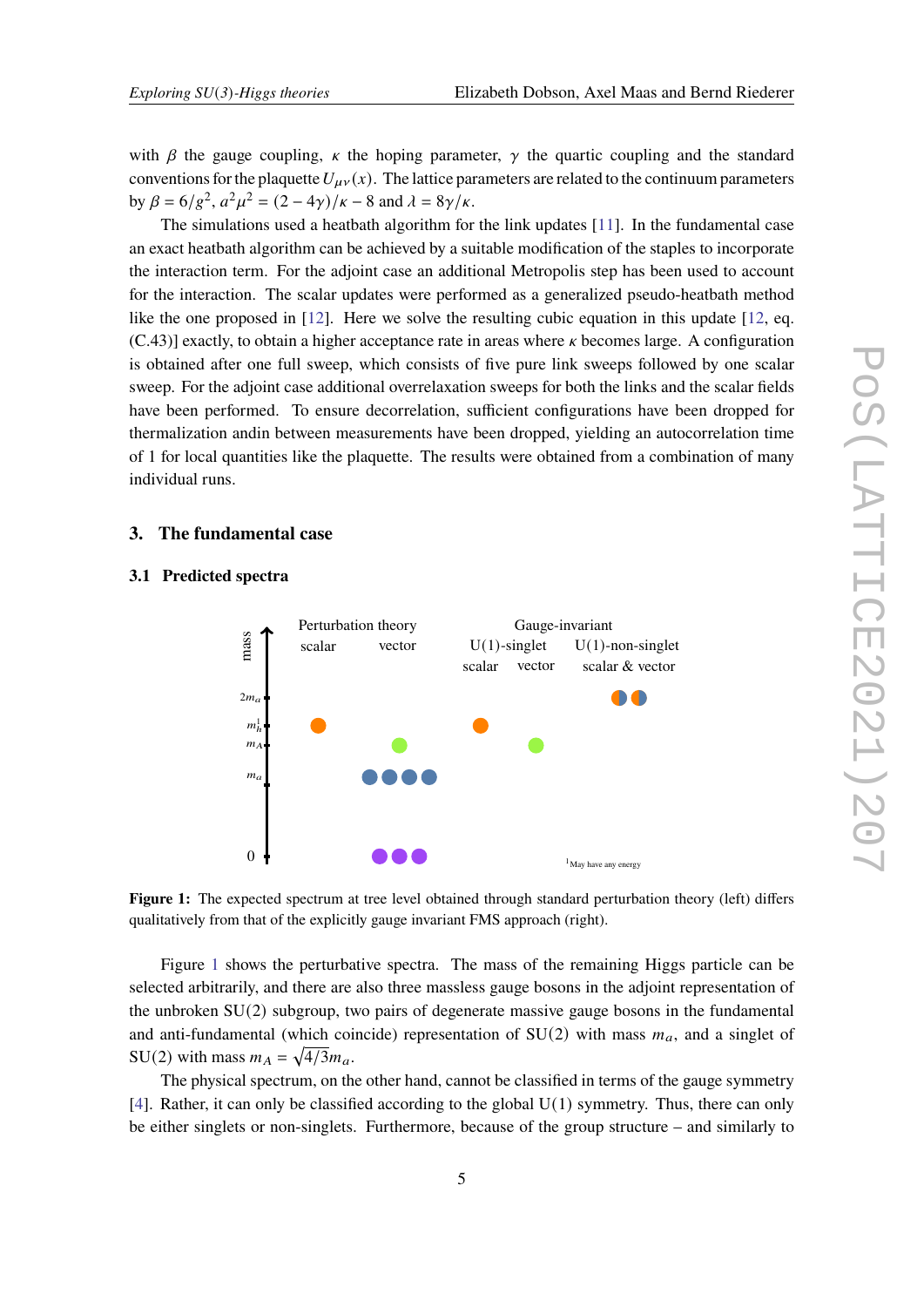$QCD$  – any non-singlet gauge-invariant state carries at least three times the  $U(1)$  charge of the scalar field. Thus, besides the absence of degeneracies, the absence of fractional  $U(1)$  charges in the spectrum are unique consequences of requiring gauge symmetry<sup>[2](#page-5-0)</sup>.

In the uncharged sector the FMS mechanism can be used in a straightforward way to determine the spectrum [\[8\]](#page-13-6). This is shown in figure [1,](#page-4-0) which shows a scalar of the same mass as the elementary Higgs and a vector particle with the same mass as the singlet elementary gauge boson. The latter is not a coincidence, but can be traced back to the breaking pattern in the BEH mechanism [\[5\]](#page-13-3). In particular, the theory is gapped, in contrast to the perturbative result. In the usual GUT scenarios, gapping is relegated to presumed strong interactions in the unbroken subsector [\[1\]](#page-12-0). Exploratory lattice investigations in the past [\[6\]](#page-13-4) supported the FMS mechanism result. These also showed no hint for residual strong interactions within systematic uncertainties.

The situation is more involved in the charged sector<sup>[3](#page-5-1)</sup>. Bose statistics together with the group theory of SU(3) imply that the simplest operators in the charged sector, at least for scalars and vectors, do not reduce to single-particle operators at leading order of the FMS expansion, but involve more fields [\[4\]](#page-13-2). This is also true for other uncharged channels, and in that case the emerging states are potentially scattering states  $[4, 5]$  $[4, 5]$  $[4, 5]$ . However, since the  $U(1)$  charge is conserved, the lightest state in this channel is necessarily stable, and cannot be a scattering state. A possibility is to interpret the result in a constituent particle model, similar to the quark model. This would imply that the charged scalar and vector should be degenerate in mass, and have twice the mass of non-singlet gauge bosons, i. e.  $2m_a$  [\[4\]](#page-13-2). This is also shown in figure [1.](#page-4-0) First lattice results suggest that, at least in the vector channel, this may indeed be adequate [\[6\]](#page-13-4).

#### **3.2 The spectrum on the lattice**

The spectrum of the theory is thus currently the primary interesting objective. The exploratory investigations [\[6,](#page-13-4) [14\]](#page-13-11) only covered a very limited set of quantum number channels. We expand this to all singly charged and uncharged channels with any  $J<sup>P</sup>$  up to  $J = 2$ . In addition, the uncharged channels have defined charge parity  $C$ , and we consider all possibilities here as well. Considering only  $J \le 2$  is based on the prejudice that the mass increases with increasing J, as it does in QED and QCD. Moreover, experiments usually only search for particles with  $J \le 2$ , i. e. up to graviton-like particles, and hence these are also the experimentally most interesting channels. Given that we expect most relevant features to be applicable to realistic theories, this appears a suitable setting.

Constructing operators in this theory is quite similar as in QCD. We can have either pure gauge boson operators, akin to glueballs, or operators involving the scalar field. The latter are hadronlike and can be divided into meson-like operators involving scalars and antiscalars or baryon-like operators with multiples of three scalars (or antiscalars). Only the latter can carry a non-vanishing U(1) charge. Since glueball-like operators have shown no tendency to have appreciable overlap with light states, we concentrate on hadron-like operators.

<span id="page-5-0"></span><sup>2</sup>There is a long history about the (im)possibility of constructing gauge-invariant fractional charges in QCD, which essentially applies verbatim to the present case: see [\[13\]](#page-13-12) for an overview.

<span id="page-5-1"></span><sup>&</sup>lt;sup>3</sup>Note that we do not consider the implications of a broken  $U(1)$  symmetry, which is even more involved.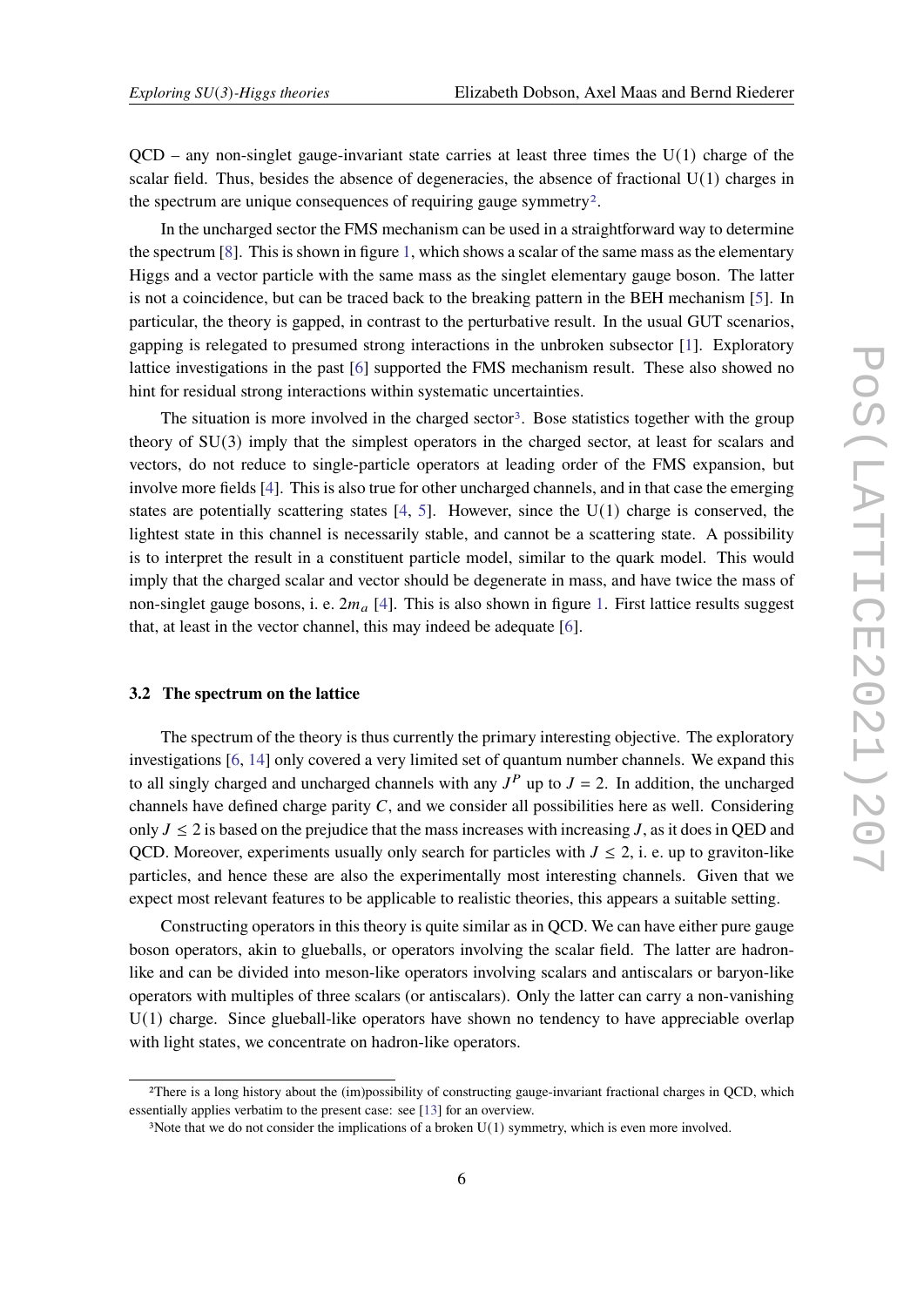Generalizing from the QCD case in [\[15\]](#page-13-13), we consider the hadron-like gauge-invariant operators

$$
O_{\mu_1,\dots,\mu_N}^M = \varphi^\dagger D_{\mu_N} \dots D_{\mu_1} \varphi \tag{12}
$$

$$
O_{\{\mu_i\},\{\nu_i\},\{\rho_i\}}^B = \epsilon_{abc} \Big( D_{\mu_{N_\mu}}...D_{\mu_1} \varphi \Big)_a \big( D_{\nu_{N_\nu}}...D_{\nu_1} \varphi \big)_b \Big( D_{\rho_{N_\rho}}...D_{\rho_1} \varphi \Big)_c \tag{13}
$$

with  $N \leq 3$  and  $N_{\mu} + N_{\nu} + N_{\rho} \leq 3$ . The operators  $O^M$  are uncharged and the operators  $O^B$ are charged. Operators of defined  $J^{P(C)}$  are then obtained from a Clebsch-Gordan construction. Subduction is then used to create defined lattice representations of the operators. In addition, we included a couple of further operators in some channels, which are generalized from [\[6,](#page-13-4) [16,](#page-13-14) [17\]](#page-13-15). In some channels these operators do not provide a non-vanishing result. Here, we constructed scattering operators from these operators, assuming that they will eventually provide also sufficient overlap with the ground-state. Details will be presented elsewhere [\[18\]](#page-13-16).

<span id="page-6-0"></span>

**Figure 2:** The spectrum on the lattice at a fixed volume of  $16^4$  at  $\beta = 8.433600$ ,  $\kappa = 0.488003$ , and  $\gamma$  = 9.544000. If no box is present no statistically significant signal was yet observed in the channel. The dotted line on the left-hand side gives the first scattering state from the lightest particle in the uncharged sector, and on the right-hand side for the lightest charged state together with an uncharged vector. The dashed-dotted line gives the prediction for the charged vectors and scalars.

The implementation of the operators is straightforward. We enlarge the operator basis by using smearing as in [\[6\]](#page-13-4), through a combination of stout smearing for the links and APE smearing for the scalar fields. In many channels the correlators are quite noisy. Still, in many channels suitable plateaus can be identified and masses extracted. A preliminary result of the spectrum at a fixed volume of  $16<sup>4</sup>$  is shown in figure [2.](#page-6-0) Where available, the results agree with [\[6\]](#page-13-4), which is an independent verification as both codes have been developed separately.

It is visible that the lightest uncharged state is the vector, following the same systematics as previously observed [\[6,](#page-13-4) [17\]](#page-13-15). The uncharged scalar is compatible with a pure scattering state, and for every other channel with a statistically significant signal the states are even heavier.

In general we observed the  $U(1)$ -charged states to be heavier than uncharged ones, which is consistent with expectations from FMS for theories of this kind. The lightest state identified is an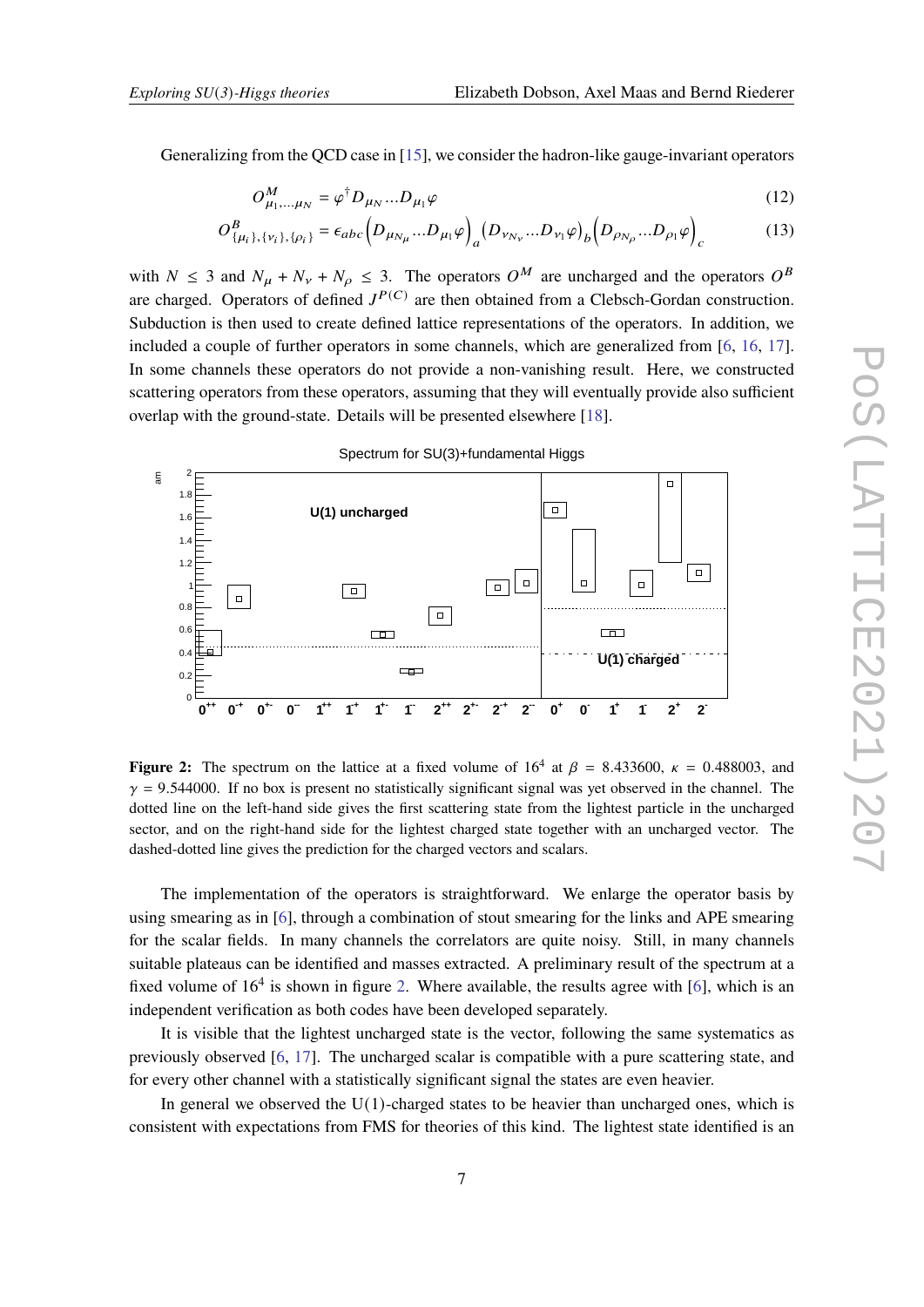axial vector, which had previously not been considered in the spectroscopy and the FMS approach. While this state is still in qualitative agreement with the broad picture of the perturbative FMS expansion predictions, it is also substantially heavier than the leading order constituent model. The vector, which has been previously observed to be in agreement with the prediction [\[6\]](#page-13-4), is even heavier. Since the charged states show very strong volume dependence [\[6\]](#page-13-4), the systematic control needs to be improved before any conclusions can be drawn.

# **4. The adjoint case**

In the adjoint case for  $N \geq 3$  a new feature arises, the existence of multiple possible breaking patterns. This has a peculiar consequence. At tree-level in perturbation theory, it is possible to realize different patterns by choice of the vacuum expectation value. While this may change at higher orders [\[19\]](#page-13-17), this indicates a certain arbitrariness. It is not clear, whether this holds true beyond perturbation theory [\[4\]](#page-13-2). However, this is decisive, as the FMS prediction for the spectrum qualitatively depends on which pattern is realisable. That appears odd at first sight, as this seems to be gauge-dependent. As will be seen below, this is not the case, in a quite non-trivial way. Still, this implies that understanding this non-perturbatively is required.

To this end, we specialize here to  $N = 3$ . In this case our potential has the general form

<span id="page-7-0"></span>
$$
V = -\mu^2 \operatorname{tr} \left[ \Sigma^2 \right] + \lambda \operatorname{tr} \left[ \Sigma^2 \right]^2 \tag{14}
$$

if the global  $\mathbb{Z}_2$  symmetry is not explicitly broken. For  $N > 3$ , the potential gets more involved [\[4\]](#page-13-2).

It is important to note here that symmetry breaking on the lattice implies that the relevant configurations show long-range order per configuration. To identify the breaking thus requires to identify the ordering on a configuration-by-configuration basis by suitable observables.

# **4.1 Global symmetry**

Physically, the only relevant symmetry<sup>[4](#page-7-1)</sup> is the global  $\mathbb{Z}_2$  symmetry, as it encodes gauge-invariant physics. A suitable gauge-invariant order parameter is given by

<span id="page-7-2"></span>
$$
O_{\mathbb{Z}_2} = \left\langle \left[ \frac{1}{V} \sum_{x} \frac{\det \Sigma(x)}{|\det \Sigma(x)|} \right]^2 \right\rangle. \tag{15}
$$

On a finite lattice, this never vanishes. Thus, to determine its fate it is necessary to extrapolate it to infinite volume in actual calculations. Then, the symmetry is unbroken only when the quantity becomes zero in the infinite-volume limit. Otherwise it is spontaneously broken.

Note, however, that without explicit symmetry breaking the path integral on the lattice still sums for every field configuration {Σ} also over the one { $-\Sigma$ }, and thus  $\langle \Sigma \rangle = 0$  is necessarily true. Therefore an order parameter like eq. [\(15\)](#page-7-2) is needed.

The result for the phase diagram is shown in figure [3.](#page-8-0) It is clearly visible that the phase diagram separates into two phases, one with and one without spontaneous breaking of the  $\mathbb{Z}_2$  symmetry.

<span id="page-7-1"></span><sup>&</sup>lt;sup>4</sup>There is formally also the  $\mathbb{Z}_3$  symmetry of the gauge sector. As it acts trivially on the continuum theory, it does not play a dynamical role in this limit, and is therefore ignored.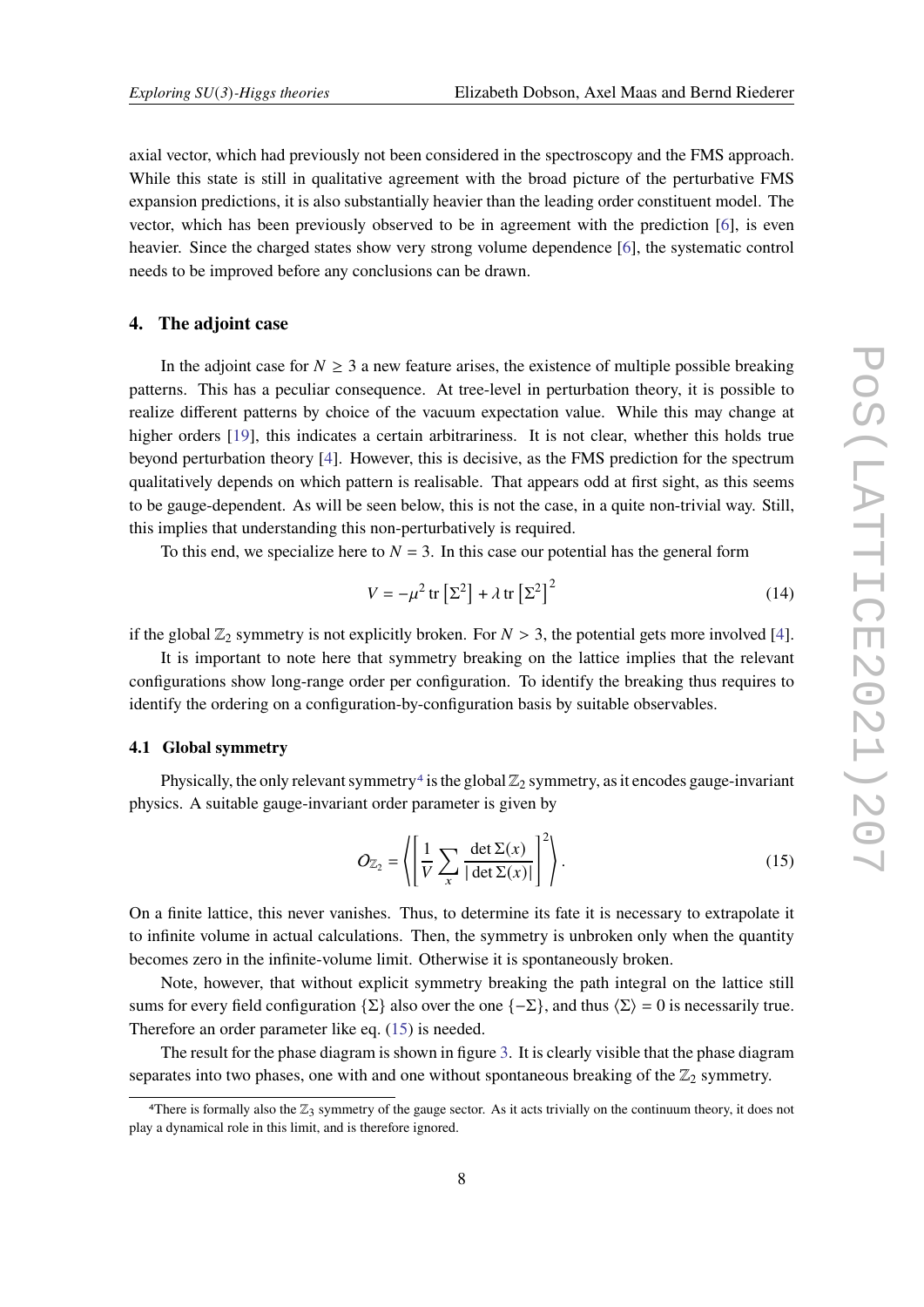

<span id="page-8-0"></span>

**Figure 3:** The non-perturbative phase diagram of the  $SU(3)$  + adj. theory shows a clear separation into a  $\mathbb{Z}_2$ -broken and -unbroken region. These regions coincide also with regions where the gauge-symmetry is un-/broken, see section [4.2.](#page-8-1) In the broken region we observe only one general breaking pattern. In the limiting cases close to the phase transition and the low- $\gamma$ /high- $\kappa$  region, the breaking angle approaches slowly the special breaking patterns.

#### <span id="page-8-1"></span>**4.2 Local symmetry**

We start by following the path of the standard BEH mechanism. Therefore the scalar field is split again into a non-vanishing vacuum expectation value (vev)  $w > 0$  pointing into a certain direction  $\Sigma_0$  and fluctuations around it

<span id="page-8-2"></span>
$$
\Sigma(x) = \langle \Sigma \rangle + \sigma(x) = w \Sigma_0 + \sigma(x) \tag{16}
$$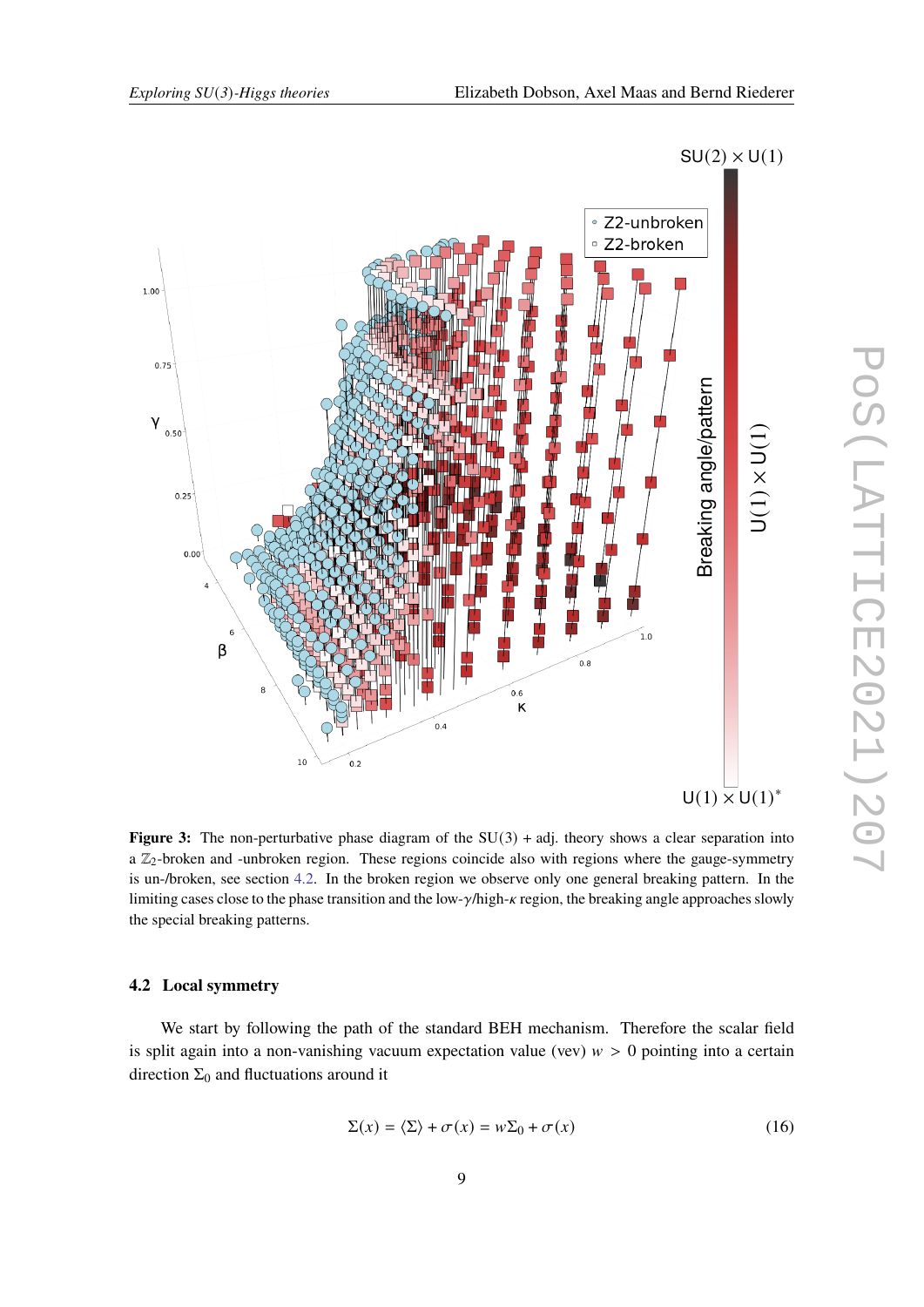<span id="page-9-0"></span>

|                                          | $SU(2) \times U(1)$                                                                           | $U(1) \times U(1)^*$                     | $U(1) \times U(1)$                                    |
|------------------------------------------|-----------------------------------------------------------------------------------------------|------------------------------------------|-------------------------------------------------------|
| eigenvalues*                             | $\{\lambda,\lambda,-2\lambda\}$                                                               | $\{\lambda, -\lambda, 0\}$               | $\{\lambda_1, \lambda_2, -(\lambda_1 + \lambda_2)\}\$ |
| vev-alignment $(\Sigma_0^3, \Sigma_0^8)$ | $\pm(0,1)$<br>$\pm(\sqrt{3}/2,\pm 1/2)$                                                       | $\pm(1,0)$<br>$\pm(1/2, \pm \sqrt{3}/2)$ | other                                                 |
| breaking angle $\theta_0$                | $\frac{(2n+1)\pi}{6}$ for $n = 0, \ldots, 5 \mid \frac{2n\pi}{6}$ for $n = 0, \ldots, 5 \mid$ |                                          | other                                                 |

\* up to permutation, and where  $\lambda_i$  are nonzero and distinct (i.e.  $\lambda_1 \neq \lambda_2$ ).

**Table 1:** Symmetry breaking patterns depend on the direction of the chosen vev,  $\theta_0$ . In the general case there are two distinct nonzero parameters defining the eigenvalues and the vev is invariant under  $U(1) \times U(1)$ transformations. For twelve special values of  $\theta_0$  the parameters are (anti-)degenerate, leading either to an  $SU(2) \times U(1)$  symmetry or to a special case of the  $U(1) \times U(1)$  pattern, denoted by  $U(1) \times U(1)^*$ .

Note that by specifying  $w\Sigma_0$  we completely fix the direction of the vev. This has far-reaching consequences to be discussed below. For perturbation theory as well as the FMS mechanism to work it is necessary that fluctuations around  $w\Sigma_0$  are sufficiently small.

The difference compared to the fundamental case is that more than one breaking pattern is possible [\[20\]](#page-14-0), i. e. there is more than one unitarily inequivalent choice for  $w\Sigma_0$ . Since  $\Sigma_0$  is diagonalisable and traceless, all possible directions of the vev are parametrized by an angle  $\theta_0$  in the two-dimensional Cartan of  $SU(3)$ , with

<span id="page-9-1"></span>
$$
\Sigma_0 = \cos(\theta_0) T_3 + \sin(\theta_0) T_8. \tag{17}
$$

Depending on  $\theta_0$ ,  $\Sigma_0$  can have either two or three distinct non-zero eigenvalues, giving a breaking pattern of  $SU(2) \times U(1)$  $SU(2) \times U(1)$  $SU(2) \times U(1)$  or  $U(1) \times U(1)$  [\[4\]](#page-13-2). Table 1 lists the possible patterns. The choice of breaking pattern is thus equivalent to the choice of the angle  $\theta_0$ .

To implement the condition in eq. [\(16\)](#page-8-2) requires gauge-fixing, which leads to some subtleties. Consider for the moment unitary gauge, which locally diagonalizes  $\Sigma(x)$ . Here it is possible to impose a strong ordering, in the sense that the diagonal elements are sorted by size. As a consequence the vacuum expectation value

<span id="page-9-2"></span>
$$
\left\langle \frac{1}{V} \sum_{x} \Sigma(x) \right\rangle \tag{18}
$$

is necessarily non-vanishing if  $\Sigma(x)$  is non-zero in any sizeable fraction of the volume. Long-range order is thereby enforced on the scalar field, and it appears as if a BEH effect is present throughout the phase diagram. This kind of gauge-fixing can be implemented by locally diagonalizing all  $\Sigma(x)$ , which is numerically straightforward. We have done this, and confirmed this statement in our simulations.

The reason is, of course, a trade-off when gauge-fixing. By enforcing order on the scalar field, any disorder is transferred to the gauge fields, which therefore will strongly fluctuate. Thus, while a vacuum condensate arises in this way, the FMS mechanism may not work, as the gauge field fluctuations invalidate perturbation theory.

There are (at least) two options to avoid imposing long-range order on the scalar field: the results tested in unitary and Landau–'t Hooft gauges both coincide. The first possibility is as follows: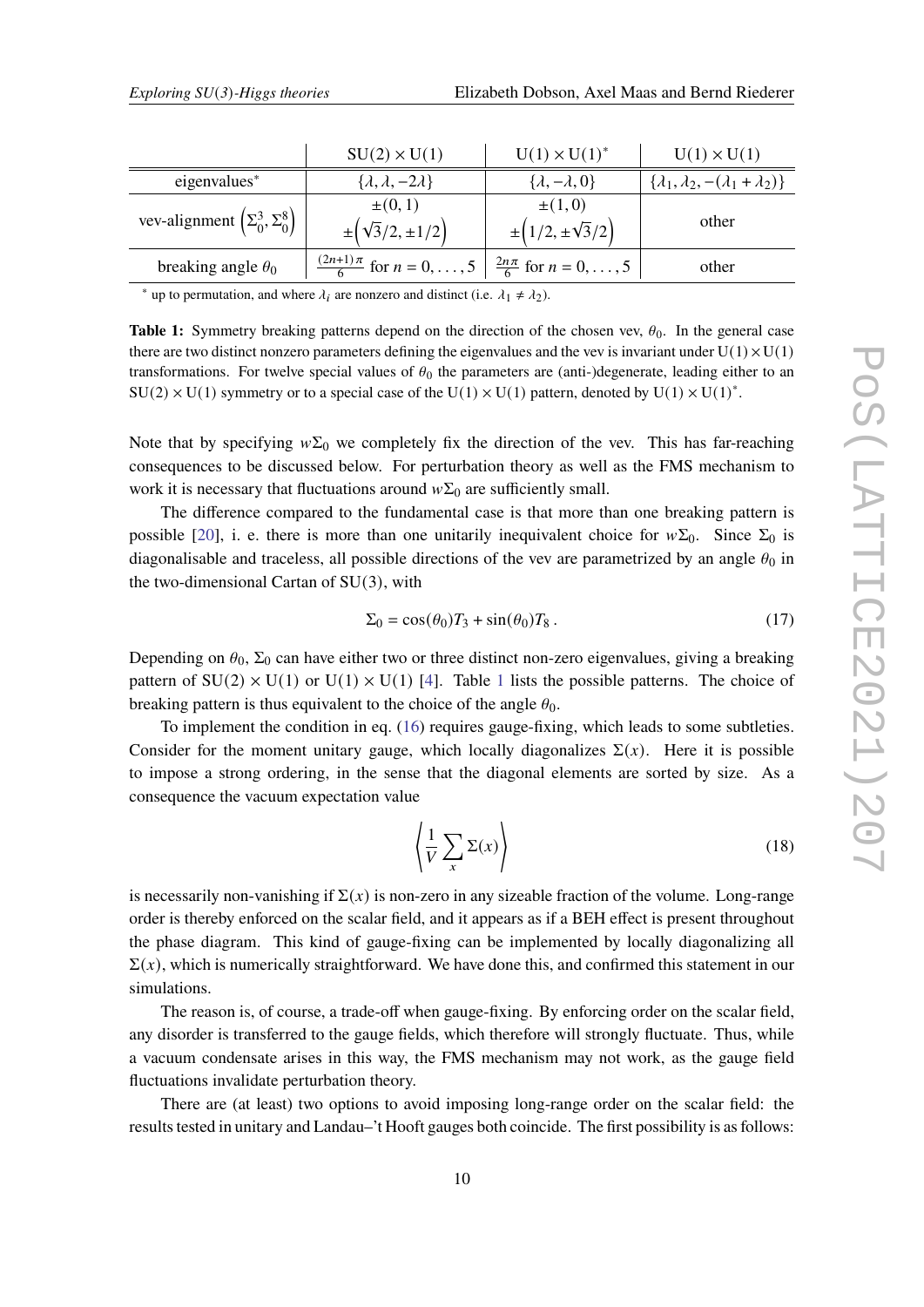instead of enforcing a strong ordering of the eigenvalues, we note that the breaking patterns as listed in table [1](#page-9-0) do not rely on the ordering of the eigenvalues. However, long-range ordering implies that the ordering of the eigenvalues need to be correlated over long distances. Thus, we fix to unitary gauge, but only admit gauge transformation from the coset  $SU(3)/S_3$ , where  $S_3$  is the permutation group of order three. In practice, diagonalization algorithms do not ensure such an ordering. To enforce it, we determine before diagonalization an angle  $\theta$  by taking the trace of the scalar field normalized to unit determinant with  $T_8$ , and then extract an angle in analogy to eq. [\(17\)](#page-9-1). We then reorder the eigenvalues after diagonalization such that for the gauge-fixed scalar field, which has the normalized form eq. [\(17\)](#page-9-1), the resulting angle  $\theta_0$  coincides with the original one within an interval of  $\pi/6$  within the sectors listed in table [1.](#page-9-0)

Of course, keeping the order free implies again that for every configuration there exists another configuration with exactly opposite ordering, due to the  $\mathbb{Z}_2$  symmetry. Thus, in this case the vev in eq.  $(18)$  vanishes. The detection of the long-range order is then possible using  $[8, 21]$  $[8, 21]$  $[8, 21]$ 

<span id="page-10-0"></span>
$$
\left\langle \left( \frac{1}{V} \sum_{x} \Sigma(x) \right)^2 \right\rangle. \tag{19}
$$

This allows to unambiguously identify the presence of long-range ordering. But perturbation theory, and the FMS mechanism, rely on a unique value for the vacuum expectation value. Thus, to eventually obtain configurations, which are fixed to the same gauge as in the continuum, requires, after establishing that for a given set of lattice parameter long-range ordering persists, the eigenvalues to agree with eq. [\(16\)](#page-8-2). Thus, this is a two-step process on the lattice.

The other possibility is to use Landau–'t Hooft gauge [\[14\]](#page-13-11). Since Landau gauge enforces maximum smoothness on the gauge fields locally [\[22\]](#page-14-2) this largely prevents local correlations being transferred to the gauge fields. As a consequence, it is not possible to obtain a non-vanishing vacuum expectation value everywhere, but only where long-range ordering exists. Consequently, we find in the numerical simulations that the results in Landau-'t Hooft gauge agree with the ones from gauge-fixing to unitary gauge restricted to  $SU(3)/S_3$ . Again, only after fully fixing the ordering of the eigenvalues, now for the spatially averaged vev, it makes sense to compare to continuum results.

Finally, we also want to know which breaking pattern is realised for a given set of parameters. In any finite calculation no true degeneracies will arise for the eigenvalues, so formally every result looks like the  $U(1) \times U(1)$  pattern. Only when approaching an infinite system it can approach either of the other patterns. To check this, we calculate the breaking angle  $\theta_0$  as given in eq. [\(17\)](#page-9-1) and then extrapolate. This quantity can be obtained either directly from the gauge-fixed scalar field or indirectly from gauge invariant quantities like  $\sum_x$  tr  $[\Sigma(x)^3]$  and  $\sum_x$  tr  $[\Sigma(x)^2]$ . It turned out that both ways yield the same results within errors. Furthermore it needs to be mentioned that the breaking patterns are periodic in terms of the breaking angles and therefore it is sufficient to restrict the angle to the range  $\theta_0 \in [0, \pi/6]$ , where the lower end is the U(1)  $\times$  U(1)<sup>\*</sup>-pattern and the upper end gives the  $SU(2) \times U(1)$  pattern.

In fig. [4](#page-11-0) the result for the phase diagram is shown for a specific value of  $\beta$  compared with the tree-level prediction from perturbation theory. It can immediately be seen that already the general separation into the  $SU(3)$ -broken and  $SU(3)$ -unbroken regions differ quite substantially. For simplicity only a few points for the non-perturbative phase diagram in the unbroken region are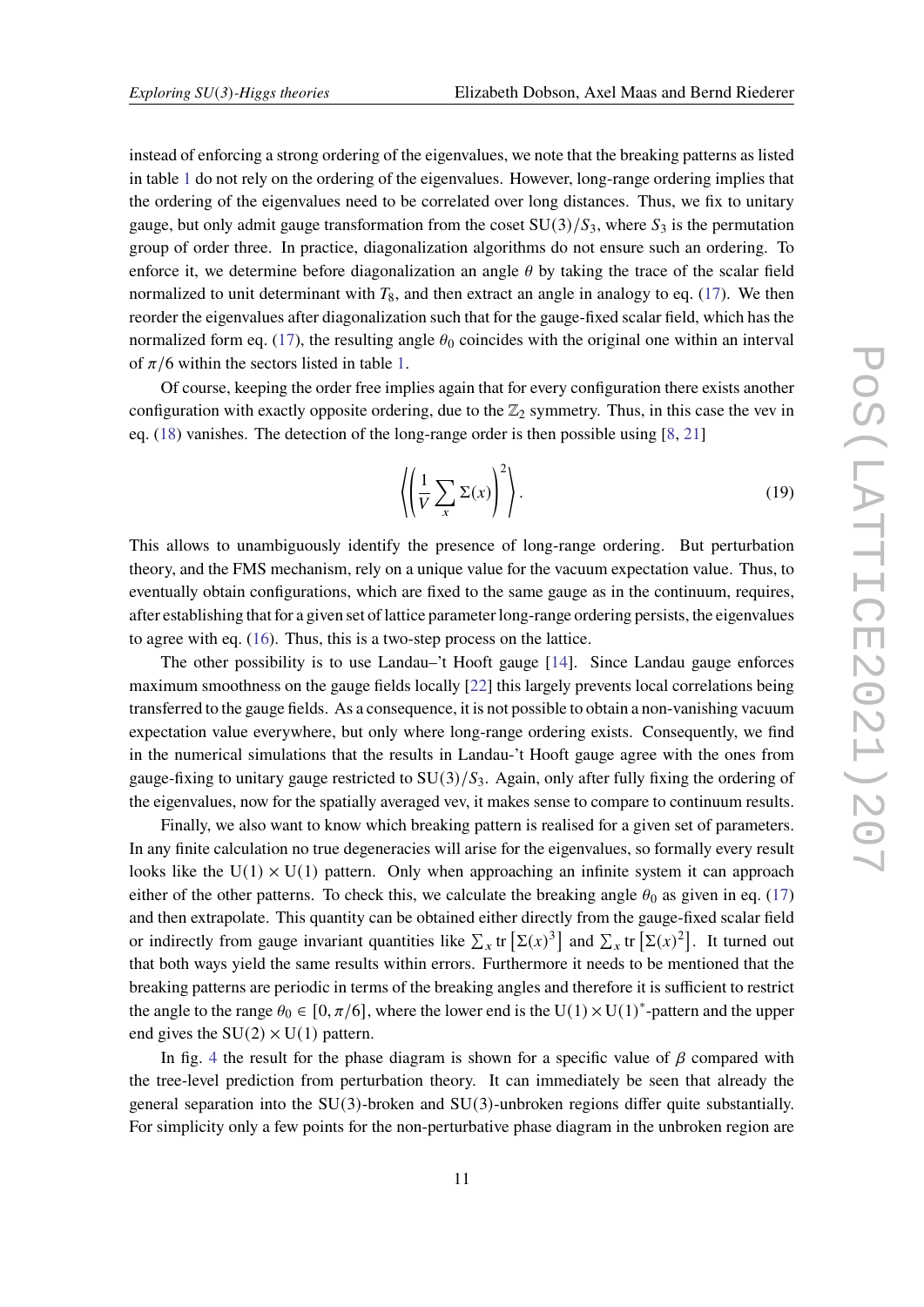<span id="page-11-0"></span>

**Figure 4:** The  $\beta$ -independent perturbative tree-level phase diagram (left) and the non-perturbative phase diagram (right) differ in the location of phases and the observed breaking patterns.

shown, but the whole blue shaded area has been checked carefully. The second quite substantial difference is that only one breaking pattern is realised which which happens to be the general  $U(1) \times U(1)$  case.

Extending this kind of analysis to different values of the gauge coupling  $\beta$  allows us to get an impression of the full non-perturbative phase diagram in the parameter space. In fig. [3](#page-8-0) the so-obtained phase diagram is shown. The two different phases have been obtained from the gauge invariant  $\mathbb{Z}_2$ -breaking order parameter eq. [\(15\)](#page-7-2) and from the gauge-symmetry breaking order parameter eq. [\(19\)](#page-10-0) in a fixed gauge. In all of the simulated points in the parameter space we observed a one-to-one correspondence between  $\mathbb{Z}_2$ - and gauge-symmetry breaking. Apart from that we also observe a clear separation into the ordered and disordered phases.

Again, for the full phase diagram we only observed the general  $U(1) \times U(1)$  breaking pattern. but one can make two observations regarding the breaking angle based on figs. [3](#page-8-0) and [4b.](#page-11-0) Near the phase transition the breaking angle is always very small (indicated by almost white rectangles) and it continuously increases when going deeper into the BEH-like region. The other observation to be made is by going to larger  $\kappa$ - and smaller  $\gamma$ -values the breaking angles approach  $\pi/6$  which corresponds to the  $SU(2) \times U(1)$  breaking pattern. What we want to emphasize here is that we have not observed either of the special  $U(1) \times U(1)^*$ - or the SU(2)  $\times U(1)$ -breaking pattern. However, the gradient of the breaking angle indicates that in the limiting cases, i.e. at the phase transition and in the low- $\gamma$ /high- $\kappa$  region, the special patterns may be realised.

The apparent connection to the  $\mathbb{Z}_2$  phases can be now understood in the following way. Because its order parameter eq. [\(15\)](#page-7-2) depends only on the sign of the determinant, any information about long-range order in the scalar field is lost, as this depends on the relative ordering of the eigenvalues. However, the  $U(1) \times U(1)^*$  case implies a vanishing determinant, due to one zero eigenvalue. Thus, in case of a long-range ordering of this type,  $\mathbb{Z}_2$  symmetry would be necessarily intact.

Conversely, for the  $SU(2) \times U(1)$  case the determinant is also long-range ordered. Thus, this pattern can only be realised if  $\mathbb{Z}_2$  is broken. Finally, in the U(1)×U(1) case the determinant depends non-linearly on the relative sign of the two eigenvalues. If one of the eigenvalues is relatively large and the other one is asymmetrically distributed around zero, the determinant can fluctuate wildly in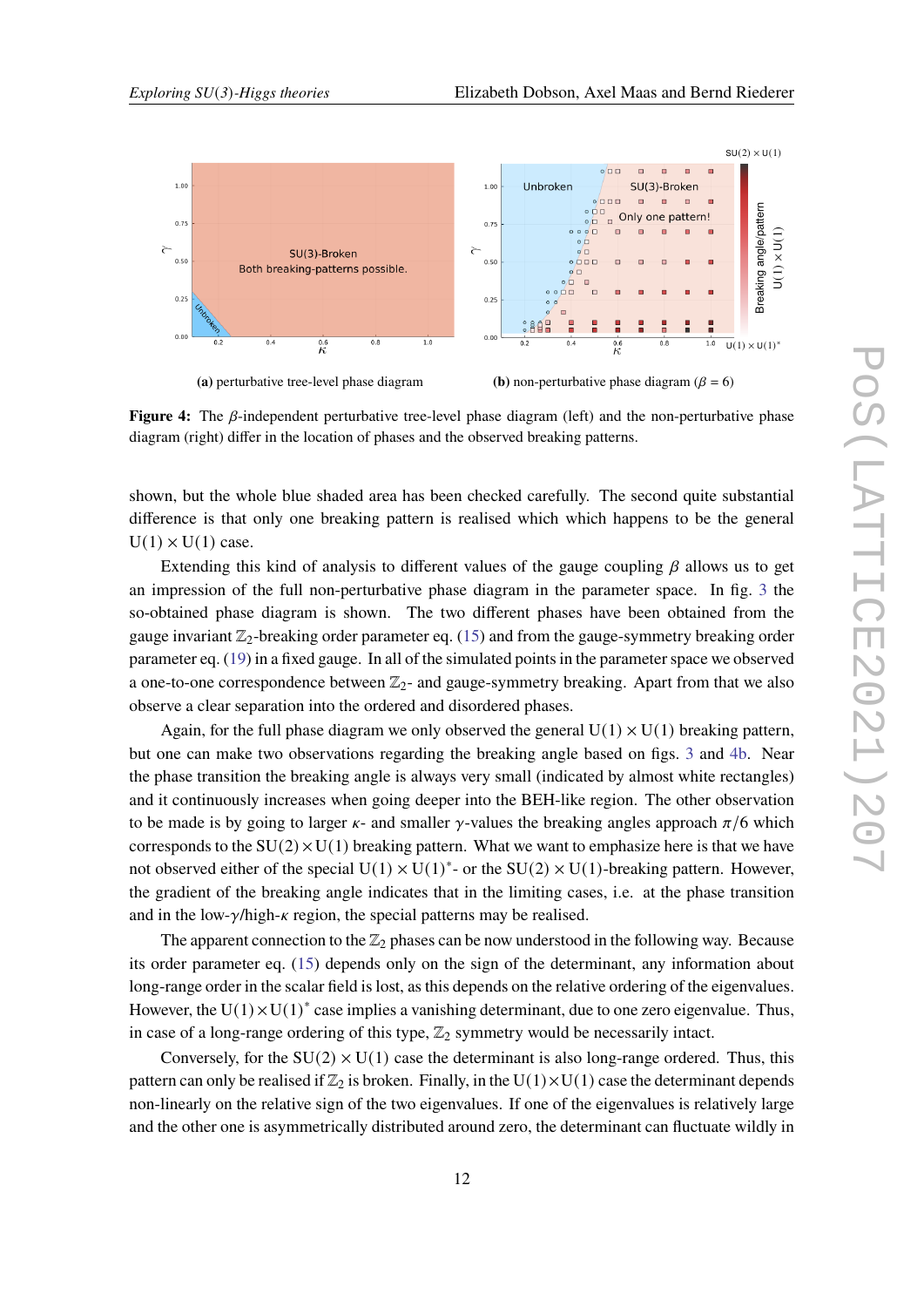configurations, but there is still long-range order possible for the eigenvalues. Hence, in total there is no way to decide a-priori from the status of the  $\mathbb{Z}_2$  symmetry whether a BEH effect is present, at most a subset of the the possible patterns can be deduced, if one is present. Thus, it is highly non-trivial that a correspondence is found.

Finally, it should be remarked that for NLO estimates in three dimensions only the  $SU(2) \times U(1)$ pattern [\[19\]](#page-13-17) has been found. However, this occurred at very small values of  $\gamma$ , where we also see that this pattern may emerge<sup>[5](#page-12-1)</sup>.

From these results it can be inferred that we have a distinct and unique possible breaking pattern to implement a BEH effect. We can thus uniquely identify the type of predictions of the FMS mechanism applying, and are thus at a useful starting point to test them.

### **5. Conclusions and outlook**

We have extended previous investigations of prototypes of GUTs using a manifestly gaugeinvariant setup on the lattice. These are important steps to establish an augmentation of perturbation theory to perform successful and manifestly gauge-invariant phenomenology for the wide range of parameter sets not accessible by lattice simulations alone.

On the one hand, we have started to substantially extend the number of quantum number channels investigated for the fundamental case. The patterns we observe are in agreement with those expected in the uncharged sector. However, the charged sector offers some surprises. More systematic investigations will be necessary to establish a firm picture and to fully understand how to use the FMS mechanism to predict reliably the charged spectrum. This will be a next step [\[18\]](#page-13-16).

For the adjoint case we could clarify the situation with multiple breaking patterns. We find that a unique pattern prevails non-perturbatively. While the identification of the pattern is so far tied to lattice methods, this allows to uniquely provide FMS-mechanism predictions, disentangling previous ambiguities [\[4\]](#page-13-2). Further systematics will ultimately tell under which conditions breaking patterns of any type can be realized [\[18\]](#page-13-16).

#### **Acknowledgments**

The computational results presented have been obtained using the Vienna Scientific Cluster (VSC) and the HPC center at the University of Graz. The plots in figs. [3](#page-8-0) and [4](#page-11-0) have been created using the Plots package [\[23\]](#page-14-3) of the Julia Programming Language [\[24\]](#page-14-4). The ROOT-Framework [\[25\]](#page-14-5) has been used in this work. E. D. and B. R. have been supported by the Austrian Science Fund FWF, grant P32760. We are grateful to Vincenzo Afferrante, René Sondenheimer, and Pascal Törek for useful discussions.

#### **References**

<span id="page-12-0"></span>[1] P. Langacker, *Grand Unified Theories and Proton Decay*, *[Phys. Rept.](https://doi.org/10.1016/0370-1573(81)90059-4)* **72** (1981) 185.

<span id="page-12-1"></span><sup>&</sup>lt;sup>5</sup>Towards extremely small values of  $\gamma$  acceptance rates drop dramatically, so our algorithm cannot penetrate exactly as deep into this region as was possible in three dimensions.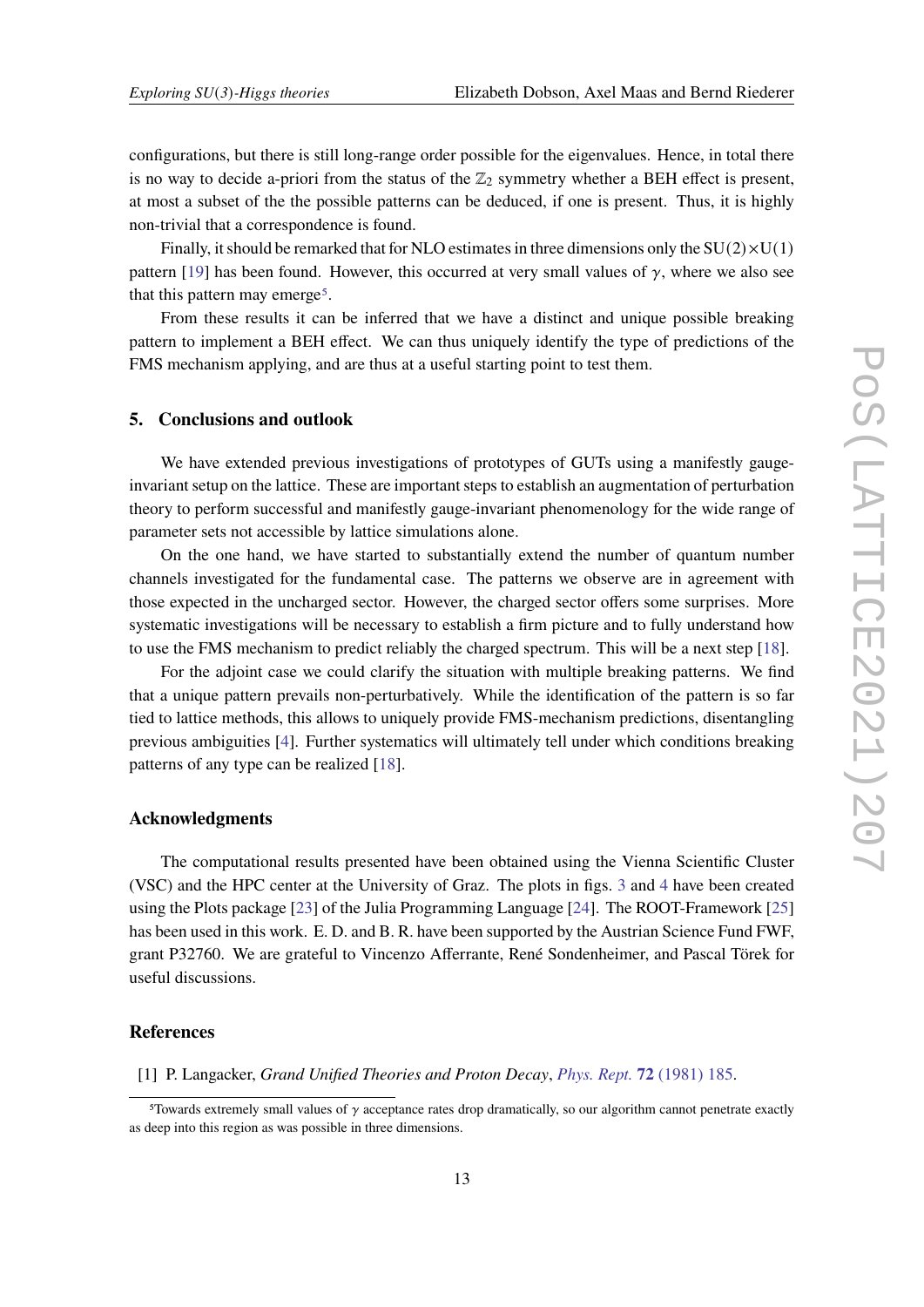- <span id="page-13-0"></span>[2] S. Elitzur, *Impossibility of spontaneously breaking local symmetries*, *[Phys. Rev. D](https://doi.org/10/ffx7gb)* **12** 3978.
- <span id="page-13-1"></span>[3] J. Fröhlich, G. Morchio and F. Strocchi, *Higgs phenomenon without symmetry breaking order parameter*, *[Nucl. Phys. B](https://doi.org/10/dhjchg)* **190** 553.
- <span id="page-13-2"></span>[4] A. Maas, R. Sondenheimer and P. Törek, *On the observable spectrum of theories with a Brout–Englert–Higgs effect*, *[Annals Phys.](https://doi.org/10/ggqzq4)* **402** 18 [[1709.07477](https://arxiv.org/abs/1709.07477)].
- <span id="page-13-3"></span>[5] R. Sondenheimer, *Analytical relations for the bound state spectrum of gauge theories with a Brout–Englert–Higgs mechanism*, *[Phys. Rev. D](https://doi.org/10/gh39xh)* **101** 056006 [[1912.08680](https://arxiv.org/abs/1912.08680)].
- <span id="page-13-4"></span>[6] A. Maas and P. Törek, *The spectrum of an SU*(3) *gauge theory with a fundamental Higgs field*, *[Annals Phys.](https://doi.org/10/gfjp8m)* **397** 303 [[1804.04453](https://arxiv.org/abs/1804.04453)].
- <span id="page-13-5"></span>[7] V. Afferrante, A. Maas and P. Törek, *A composite massless vector boson*, *[Phys. Rev. D](https://doi.org/10/ghdnzv)* **101** [114506](https://doi.org/10/ghdnzv) [[2002.08221](https://arxiv.org/abs/2002.08221)].
- <span id="page-13-6"></span>[8] A. Maas, *Brout–Englert–Higgs physics: From foundations to phenomenology*, *[Prog. Part.](https://doi.org/10/ggqzq5) [Nucl. Phys.](https://doi.org/10/ggqzq5)* **106** 132 [[1712.04721v4](https://arxiv.org/abs/1712.04721v4)].
- <span id="page-13-7"></span>[9] A. Maas and R. Sondenheimer, *Gauge-invariant description of the Higgs resonance and its phenomenological implications*, *[Phys. Rev. D](https://doi.org/10/ght96h)* **102** 113001 [[2009.06671](https://arxiv.org/abs/2009.06671)].
- <span id="page-13-8"></span>[10] M. Böhm, A. Denner and H. Joos, *Gauge theories of the strong and electroweak interaction*, Teubner, Stuttgart (2001).
- <span id="page-13-9"></span>[11] N. Cabibbo and E. Marinari, *A New Method for Updating SU(N) Matrices in Computer Simulations of Gauge Theories*, *[Phys. Lett. B](https://doi.org/10.1016/0370-2693(82)90696-7)* **119** (1982) 387.
- <span id="page-13-10"></span>[12] F. Knechtli, *The Static Potential in the SU*(2) *Higgs Model*, PhD thesis. [hep-lat/9910044](https://arxiv.org/abs/hep-lat/9910044).
- <span id="page-13-12"></span>[13] M. Lavelle and D. McMullan, *Constituent quarks from QCD*, *[Phys. Rept.](https://doi.org/10.1016/S0370-1573(96)00019-1)* **279** (1997) 1 [[hep-ph/9509344](https://arxiv.org/abs/hep-ph/9509344)].
- <span id="page-13-11"></span>[14] A. Maas and P. Törek, *Predicting the singlet vector channel in a partially Higgsed gauge theory*, *[Phys. Rev. D](https://doi.org/10/gg4fjt)* **95** 014501 [[1607.05860](https://arxiv.org/abs/1607.05860)].
- <span id="page-13-13"></span>[15] J.J. Dudek, R.G. Edwards, M.J. Peardon, D.G. Richards and C.E. Thomas, *Toward the excited meson spectrum of dynamical QCD*, *[Phys. Rev. D](https://doi.org/10/bq6z4c)* **82** 034508 [[1004.4930](https://arxiv.org/abs/1004.4930)].
- <span id="page-13-14"></span>[16] M.B. Wurtz, *Higgs and Heavy Meson Lattice Spectroscopy*, PhD thesis.
- <span id="page-13-15"></span>[17] A. Maas and T. Mufti, *A spectroscopical analysis of the phase diagram of Yang–Mills–Higgs theory*, *[Phys. Rev. D](https://doi.org/10/ggt8f9)* **91** 113011 [[1412.6440](https://arxiv.org/abs/1412.6440)].
- <span id="page-13-16"></span>[18] E. Dobson, A. Maas and B. Riederer unpublished.
- <span id="page-13-17"></span>[19] K. Kajantie, M. Laine, A. Rajantie, K. Rummukainen and M. Tsypin, *The Phase diagram of three-dimensional*  $SU(3)$  *+ adjoint Higgs theory, <i>JHEP* 11 [\(1998\) 011](https://doi.org/10.1088/1126-6708/1998/11/011) [[hep-lat/9811004](https://arxiv.org/abs/hep-lat/9811004)].